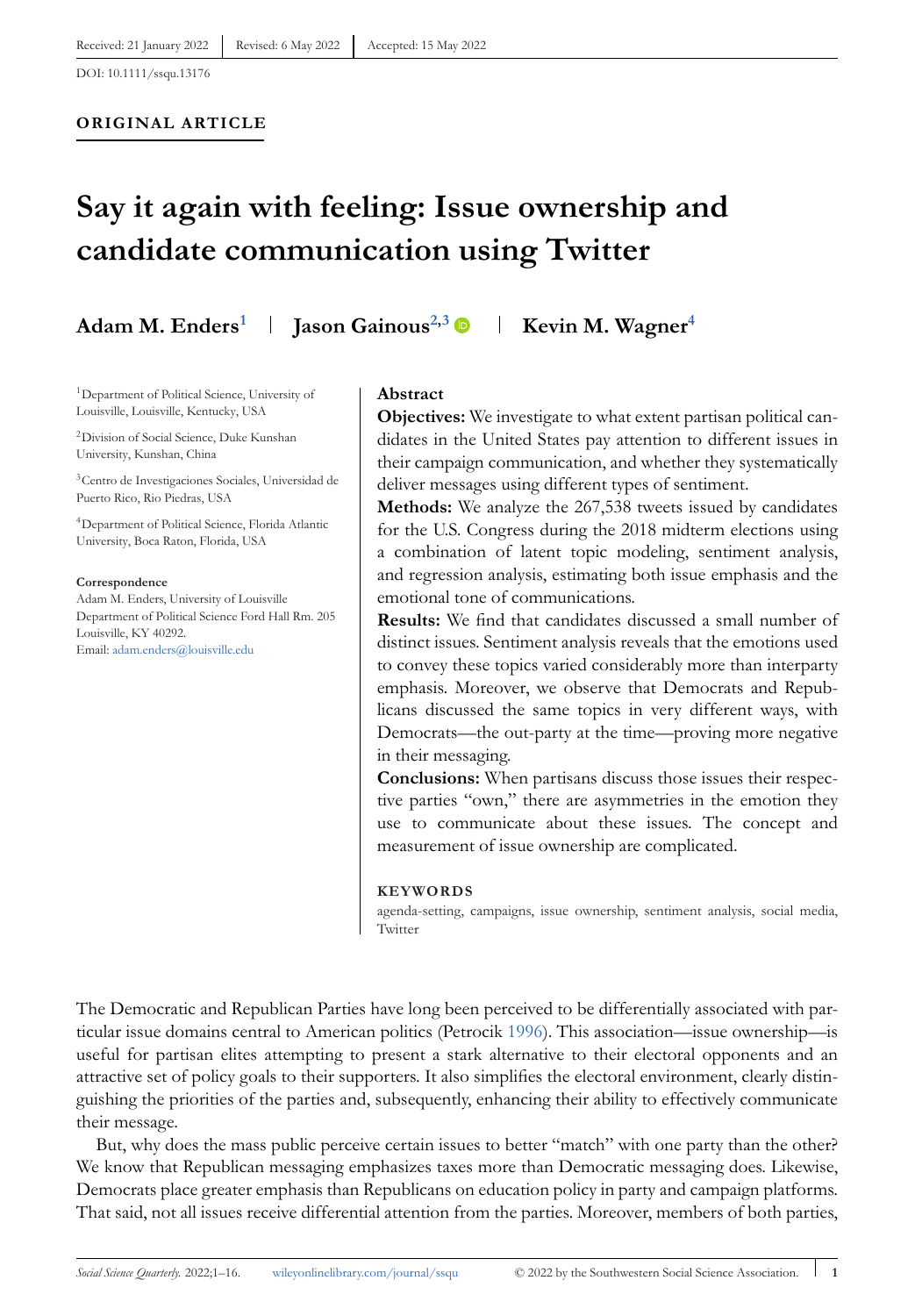when in power, are charged with crafting policy and voting on all manner of issues. No elected official is completely free from the issues emphasized by the other party (Sides [2006\)](#page-15-0): Democrats must address national defense, foreign policy, and taxes, just as Republicans must address education, healthcare, and social security, despite these issues being perceived to be strongly associated with one party (Petrocik [1996\)](#page-15-0). Finally, parties are punished for (perceived) poor performance on major issues like the economy and foreign policy, regardless of ownership (Marsh and Tilley [2009\)](#page-15-0).

More than mere emphasis, we argue that *how* party members discuss issues impacts perceived ownership and agenda-setting, and distinguishes the parties from one another. Republicans do not merely discuss taxes more than Democrats, they convey anger and disgust about the size of the federal government and its negative impact on people. Democrats do not merely discuss climate change more than Republicans, they convey anger at Republicans' lack of initiative about this issue and fear that we are approaching a point of no return. We argue that the concept of issue ownership should be seen more broadly as a combination of both content and style, with a focus on issue emphasis and emotional delivery—it is not just what you say, but how you say it.

In this article, we fuse work on emotions and elite social media communication, examining what issues candidates for congressional office during the 2018 U.S. midterm elections tweeted about, and what emotions they used in discussing those topics. Much of the research on issue ownership is based on what scholars have deciphered from people's perceptions of parties and campaigns (Petrocik, Benoit, and Hansen [2003\)](#page-15-0), or, more recently, from campaign ads (e.g., Ridout and Searles [2011;](#page-15-0) Sides [2006,](#page-15-0) [2007\)](#page-15-0). In this work, we employ a different tactic, investigating issue ownership based on how candidates for office actually speak about issues in campaign messages to would-be constituents. In particular, we use topic modeling—a latent variable formulation of automatic content analysis—to identify major political issues discussed using 3,761,698 words nested in 267,538 tweets across 767 candidates for the U.S. House and Senate. We find that candidates spent most of their time on Twitter discussing approximately 17 different topics, such as healthcare, the economy, and climate change. Although the issue ownership literature would predict partisan asymmetries in the extent to which these topics were discussed by candidates, we observe little evidence for heterogeneity in topic focus across party lines. We also observe few differences by candidate race or gender, incumbency status, or race competitiveness.

We do, however, observe partisan differences in the emotional delivery of issue content. Using validated dictionaries of words corresponding to discrete sentiments, we find that both Democrats and Republicans tend to employ angry rhetoric more than any other positively or negatively valenced emotions. However, the emotions used by the parties differ depending on the substantive issues they are discussing. For example, Democrats were more fearful in their tweets about guns and the economy, more disgusted when discussing Trump and the state of social security, and more angry about the economy and healthcare than their Republican counterparts. Republicans, on the other hand, were more sad than Democrats when discussing guns and social security, angry in their communications about taxes and working people, and enthusiastic when discussing the military. Importantly, we find that Democrats—the party out of power in our data—are more negative in their messaging than Republicans, the party in power.

These findings have a number of implications for the issue ownership literature. First, they showcase a conflict between bottom-up perceptions of issue ownership, which fuel assumptions about elite behavior, and actual estimates of elite rhetorical style. Even though the public perceives some issues to be "owned" by one party more so than the other, this ownership does not appear to be the product of mere emphasis on political issues in top-down campaign communication. Simply put, both candidates from both U.S. parties frequently discuss the relatively small number of issues that typically animate campaigns. Ownership may be more a product of emotion—*how* candidates speak about political issues—than emphasis. While rhetorical "style," very generally, has received increasing attention in the issue ownership literature, our results suggest it is more of a central issue than a peripheral one, and one that can be systematically estimated and assessed vis-à-vis increasingly accessible tools web scraping and content analysis tools. Finally, as a more general implication of our findings, we suspect the differential role of emotions in communicating about substantive political issues, especially in the many cases where Republicans and Democrats employ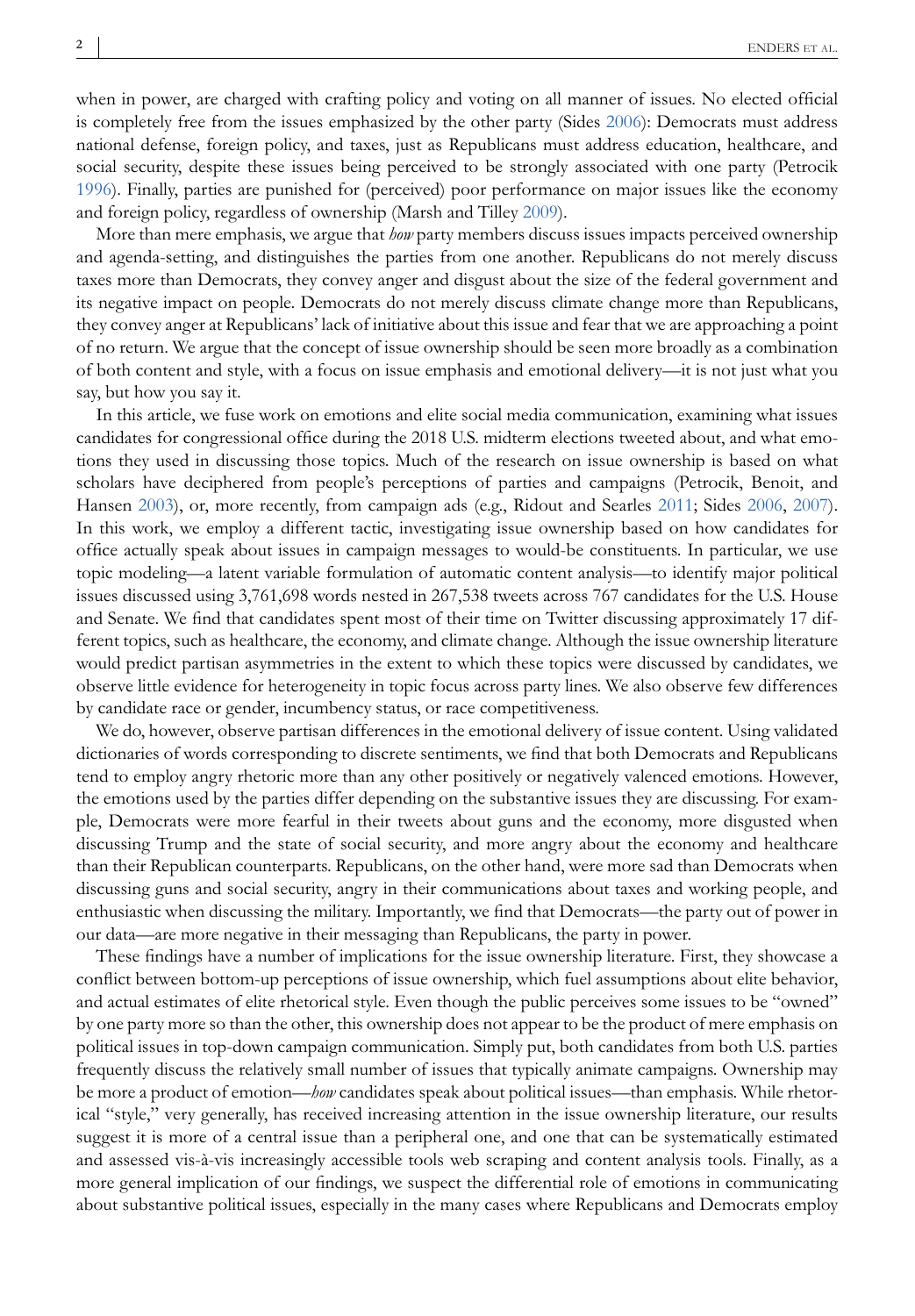emotions of opposite valence, is likely to contribute to mass polarization, which is primarily affective in nature (Iyengar et al. [2019\)](#page-14-0).

# **BACKGROUND**

Issue ownership is typically defined as either the perceived *association* between particular issues and particular parties (Walgrave, Lefevere, and Tresch [2012\)](#page-15-0), or, the classic conceptualization, perceived *competence* of one party when it comes to a particular issue (Petrocik [1996\)](#page-15-0). How one comes to perceive either association or competence is unclear. As Therriault [\(2015\)](#page-15-0) notes, perceived issue ownership could stem from "the parties' reputations for competence, their histories of attention to issues, their policy positions, or something else" (p. 929). Teasing out which of these possibilities, among others, finds the most support has become a central concern in recent years and for good reason. To know how parties come to be linked to particular issues is to know how to manipulate the electoral environment in one's favor.

The most fruitful investigations in this vein examine how political messaging of various types can promote issue ownership. Walgrave and colleagues [\(2009\)](#page-15-0), for example, find that media exposure to party issue positions can have a significant impact on parties' ability to claim ownership over new issues that are not already associated more so with one party than another. When it comes to preowned issues, ownership can only be swayed in instances of asymmetric exposure to party issue positions. Other scholarship, similarly based on exposure to party media appearances in an experimental framework, finds that media appearances are more useful for reinforcement of preowned issues than altering perceptions of issue ownership (Tresch, Lefevere, and Walgrave [2015\)](#page-15-0).<sup>1</sup>

Interestingly, Seeberg [2020](#page-15-0) argues that parties can counteract another party's issue ownership. This is accomplished by portraying the opposition as having performed poorly on the issue and reframing the issue using a different context. This approach changes the basic nature of the issue in such a way that enables the issue to be seen as unowned or unsettled. These findings highlight the importance of the political campaign for establishing and shifting partisan issue ownership. It is precisely during political campaigns when parties are most likely to attempt to leverage issue ownership in their favor. The campaign is when the stakes are high. Yet, campaigns tend to focus on the relatively small number of issues that all parties must address, regardless of perceived ownership (Sides [2006\)](#page-15-0). For example, the 2016 U.S. presidential election was focused largely on healthcare, immigration, terrorism, and foreign policy. These topics form a mixture of issues whose ownership is not exclusive to either the Democratic or Republican Party. Candidates from both parties had to address these issues in the debate stages, in advertising, and in other campaign communications.

When the issues are largely fixed, and only positions vary, such as in campaigns, strategies like reframing (Egan [2013;](#page-14-0) Holian [2004;](#page-14-0) Sides [2006\)](#page-15-0) and attacking the other party's performance (Kahn and Kenney [1999\)](#page-14-0) are likely to be most effective at mobilizing one's base and persuading the limited number of true Independents who are persuadable. Because issue ownership, and messaging that attempts to reinforce or alter it, is most consequential during campaigns, we focus our investigation on campaign messaging.

## **It's not just what you say …**

More than emphasis on a particular issue, or mere illumination of one's position on an issue, recent work suggests that *how* the parties and their candidates communicate about issues is central to both the reinforcement and alteration of perceived issue ownership, in terms of both competence and association (Holian [2004\)](#page-14-0). Along these lines, we propose an additional mechanism by which the parties may be capable of fostering issue ownership: emotion. The selective emphasis in party platforms, campaign speeches, floor speeches, and other communications on particular issues surely aids in associating certain parties with those issues. It also likely helps the message of the issue travel more widely.

<sup>1</sup> Also see Stubager and Seeberg [\(2016\)](#page-15-0).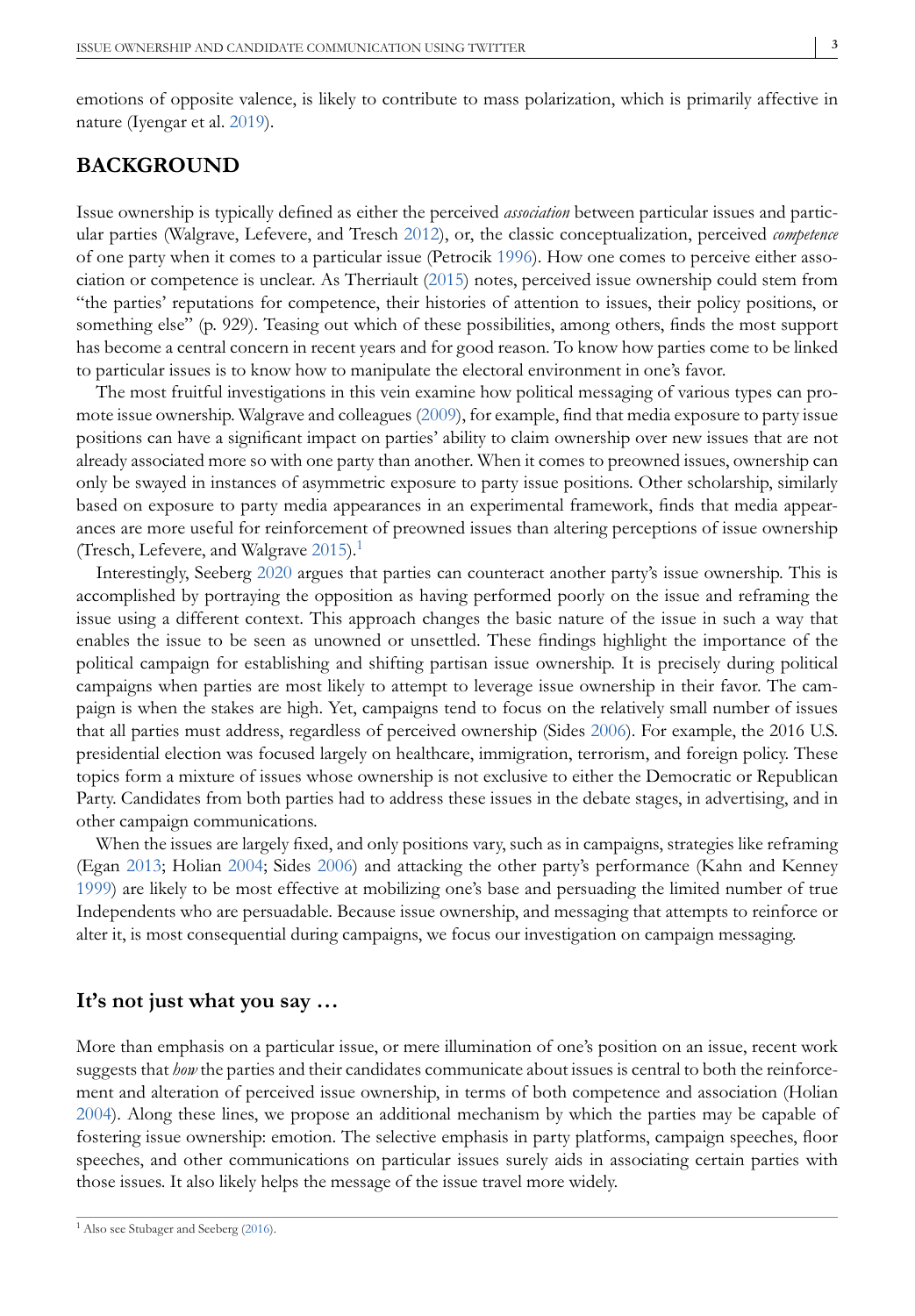However, emphasis is merely one component of elite communication capable of guiding perceptions of issue ownership (Tresch, Lefevere, and Walgrave [2015;](#page-15-0) Walgrave, Lefevere, and Nuytemans [2009\)](#page-15-0). Indeed, the very elite messages at the center of studies of issue ownership are at the center of investigations into the impact of emotional cues (Brader, Valentino, and Suhay [2008\)](#page-14-0), polarizing cues (Nicholson [2012\)](#page-15-0), and general style (Savoy [2018\)](#page-15-0). Elites, by virtue of both being human and strategic actors, embed emotional cues in their speeches and other pleas to constituents. There is almost no effective communication without sentiment of some sort.

Emotion underlies messaging. Democrats mobilize their base not by merely stating their stance on healthcare policy, but by demonstrating how upset they are about the state of healthcare in the United States and the treatment of the subject by their opponents. Republicans behave similarly when it comes to issues like welfare, the deficit, and immigration. More than merely engaging in positively or negatively valenced emotionalism in their messaging, engagement with discrete emotions may be important. Indeed, previous work finds that particular emotions have different effects on information processing, political behaviors, and political attitudes (e.g., Marcus and MacKuen [1993;](#page-15-0) Marcus, Neuman, and MacKuen [2000\)](#page-15-0). In his investigation of the role of emotional cues in political advertisements, Brader [\(2005\)](#page-14-0) finds that cueing enthusiasm increases interest in politics and motivates participation, while fear increases support for fearmongering candidates and promotes information seeking. Valentino et. al. [\(2011\)](#page-15-0) similarly examine the effect of emotional cues on campaign participation, finding that anger mobilizes individuals to vote and participate in other campaign activities. Thus, some understanding of the discrete emotions that political elites employ in political messaging is an important, albeit missing, component of our understanding of the parties' ability to foster issue ownership about issues, specifically, and elite communications more generally (e.g., Nai [2021;](#page-15-0) Ridout and Searles [2011\)](#page-15-0), although some work has focused on this in the context of campaign ads, specifically. It is how they *actually* make the appeal, not merely how certain appeals might impact voters if they are employed.

# **HYPOTHESES**

Contrary to some previous work that views issue ownership as driven by an asymmetric emphasis of party elites on particular issues, we expect to observe little by way of partisan differences in issue emphasis. This is because campaigns tend to focus on the relatively small number of issues that all parties must address (Sides [2006\)](#page-15-0)—it is impossible for one party to avoid talk of the economy, for example, even if the other party is typically more closely associated with economic issues.

 $H_1$ : Issue emphasis will covary inconsistently with the partisanship of candidates.

Instead, we expect to find that campaign communications about political issues vary more by their delivery, or their "style," than their relative emphasis. This comports with campaign literature showcasing the attempts—and occasional success—of parties at strategically (re)framing how political issues are discussed (e.g., Egan [2013;](#page-14-0) Holian [2004;](#page-14-0) Sides [2006\)](#page-15-0). Moreover, recent work on populist communication styles finds that politicians tend to engage in emotionalism on social media (our focus) (Ernst et al. [2019\)](#page-14-0).

H2: The sentiment with which issues are communicated will systematically relate to issue emphasis to a greater extent than candidate partisanship.

We similarly expect to observe a divergence in the emotions that party candidates use in speaking about issues. Since major party candidates cannot simply ignore major issues, they must speak about the issues in different ways. They must take different positions on the issues and convey those positions in new ways in order to differentiate themselves from one another. Although we do not examine issue positions, we do investigate whether the emotional language used to discuss political issues varies by party.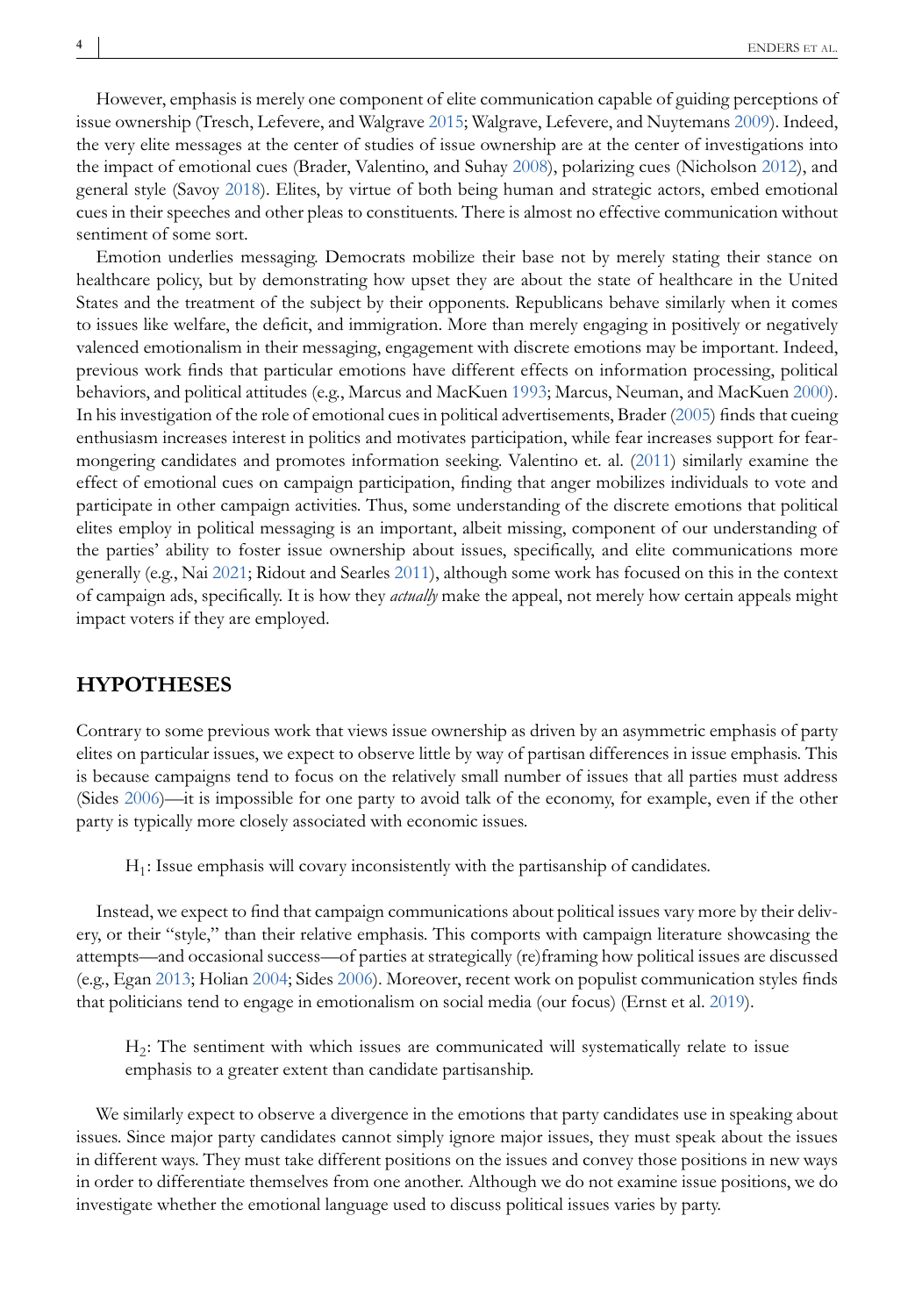H3: We will observe significant interactions between candidate partisanship and both negative and positive sentiment.

Finally, we expect candidates associated with the party out of power—Democrats, in this case—to exhibit negative emotions (e.g., anger, fear, and disgust) in their discussion of political issues to a greater degree than candidates representing the party in power. There are several reasons to expect this. First, out-parties tend to attack the in-party's performance as part of the regular procession of campaigns (Kahn and Kenney [1999\)](#page-14-0). "Attacks" are largely couched in more negative sentiments, especially where there is a polarized electorate. Second, recent work finds that populist styles—which have become increasingly prevalent in the United States—tend to be conveyed using negative emotions (Ernst et al. [2019\)](#page-14-0). While we do not examine populist content, specifically, there are similarities between populist narratives and out-party competition against a ruling party in polarized campaigns.

H4: Out-party candidates are more likely to exhibit negative emotions—anger, fear, and disgust—in their discussion of issues during the campaign than the party in power.

## **DATA AND ANALYTICAL STRATEGY**

Before data collection, we set parameters on the universe of elite communications we intended to capture and explain. Recent years have seen a marked increase in the proportion of elected representatives on social media platforms such as Facebook and Twitter (Peterson [2012;](#page-15-0) Straus et al. [2013\)](#page-15-0). Given that elites were already predisposed to communicate via soundbites in traditional media (Bennett [2016;](#page-14-0) Graber [1976\)](#page-14-0), social media platforms are natural, attractive alternatives to such venues. Moreover, both Democrats and Republicans tend to devote most of their tweets to campaign messages and to a more limited extent, personal information (Evans, Cordova, and Sipole [2014\)](#page-14-0). Because Facebook data cannot be easily captured for analysis, we focus on elite Twitter communication.

Rather than collect elite social media communications within an arbitrary time frame, we center our efforts around a major "focusing event." Such a strategy allows us to more completely define the sampling frame, avoid arbitrary cutoffs, and make more specific substantive inferences about the nature of elite communication in a particular, presumably normatively important, context. Because of the salient nature of elections to political communication and public opinion, and our relative lack of understanding of elite communication on social media platforms, we opted to collect Twitter data from all candidates running for office in a 2018 U.S. midterm general election.

Using software that interacts with Twitter's application programming interface (API), we scraped all tweets from major party U.S. congressional candidates who had active campaign Twitter accounts with an associated Twitter user identification number for the 2018 midterm elections from the end of their respective primaries until the general election. We collected data only from their campaign accounts, not incumbent official government accounts. Eight hundred thirty-three candidates fit these criteria, though some of these candidates did not tweet from their official accounts in the time period we specified. Removing inactive candidates results in a data set containing 267,538 tweets from 767 different candidates for seats in both the U.S. House and Senate. We then merged these data with information about candidate and district characteristics, including the candidate's party, race, and gender, as well as vote share (a proxy for competitiveness), campaign spending, and incumbency status.<sup>2</sup> This makes for a rich data set that captures variance across a host of campaign characteristics and units of analysis.

Our analyses require estimates of both substantive content regarding political issues and policies and the emotional sentiments used to contextualize and deliver that content. Substantive content can be measured at least two ways. The easiest entails constructing a dictionary of words that are indicative of various

<sup>&</sup>lt;sup>2</sup> District characteristics, including the candidate's party, race, and gender, as well as vote share (a proxy for competitiveness) came from various sources including the Federal Election Commission, Project Vote Smart, candidate webpages, and general Internet searches.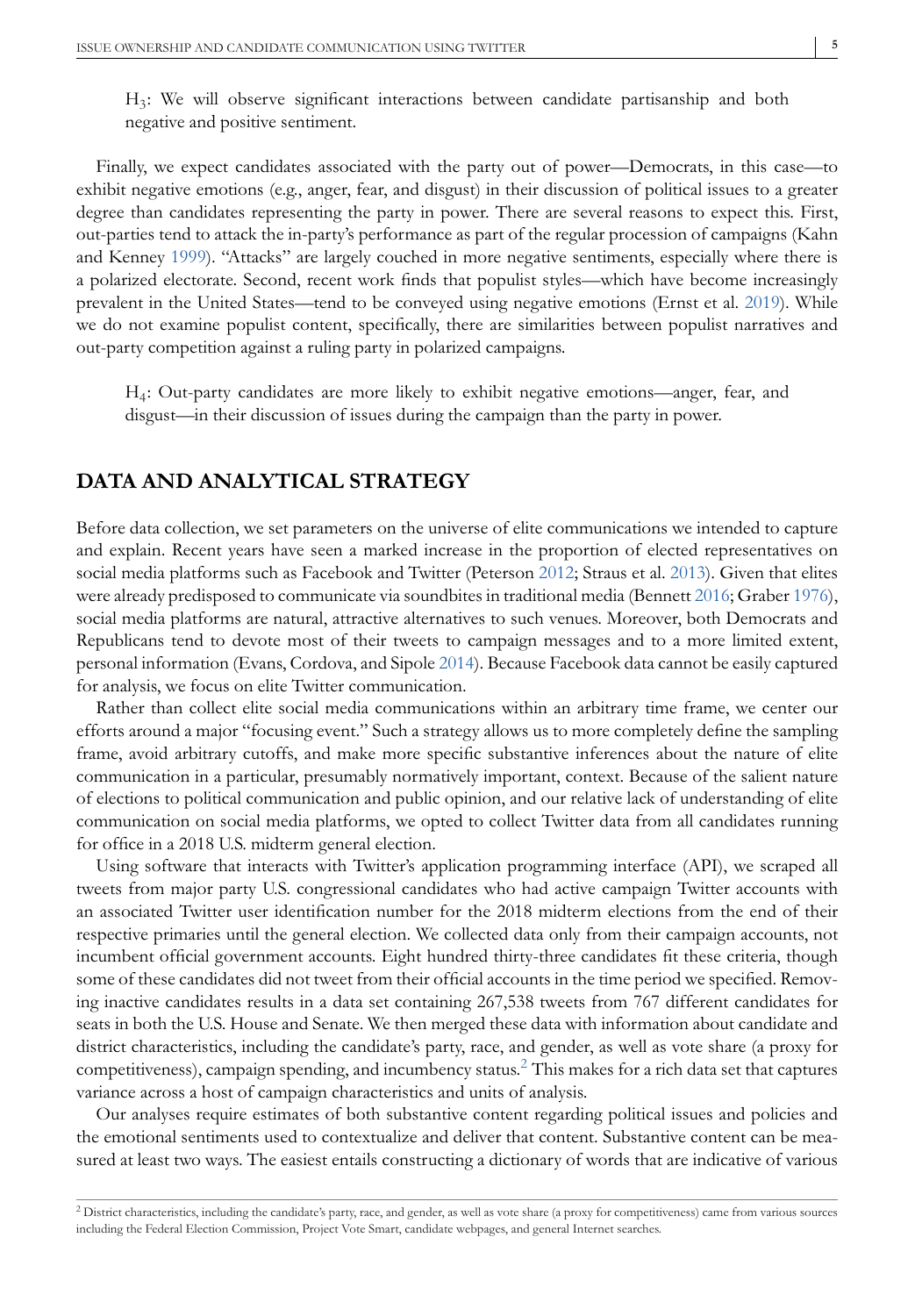political issues and policies, and then counting how many times those words appear across tweets (subsetting by parties, challenger status, and any other moderators of interest) (Gainous and Wagner [2014\)](#page-14-0). Indeed, this is how we begin our investigation below. We constructed this dictionary in multiple stages. The first version of the dictionary consisted of the ideological terminology identified by Grossmann and Hopkins [\(2016\)](#page-14-0) in their investigation of party asymmetries in the use of ideological and group-based language. Next, we examined the 2016 Democratic and Republican Party platforms, further integrating new words that were either explicitly ideological, such as "fairness," "equity," and "entrepreneurship," or that were explicitly indicative of specific political issues and policies, such as "DACA" (Deferred Action for Childhood Arrivals), "agriculture," and "bankruptcy." The full list of policy and ideological terms appears in the Supplemental Appendix.

The second way we can estimate the nature and breadth of particular substantive content—which is built on the former, coarser procedure—is through latent variable modeling methods, such as latent topic models (Ostrowski [2015\)](#page-15-0). Similar to factor analysis or latent class analysis, this general family of procedures models observed words as a function of a much smaller number of latent topics. For instance, the words "health," "preexisting," and "Obamacare" are all obviously related to healthcare. Rather than model the frequency of particular words, it makes better theoretical and empirical sense to model the general topics for which those words relate since those are the constructs in which we have the most interest.

When it comes to estimating the emotions in which substantive content is couched, we turn to a family of automated text analysis procedures broadly referred to as "sentiment analysis." Sentiment analysis works by quantifying sentimental valence (i.e., negative, positive) and discrete emotions (e.g., anger, fear, joy) in textual material using predetermined dictionaries of words which are indicative of such sentiments.<sup>3</sup> In the most basic sense, this procedure searches for words belonging to certain categories of emotion and then produces frequencies of such categories across a corpus of text (tweets, in our case). This is very similar to how we initially gauge issue content, except that others have already developed and validated extensive sentiment dictionaries for a review see (Bravo-Marquez, Mendoza, and Poblete [2014\)](#page-14-0). We rely, here, on two of the most frequently employed dictionaries: the Afinn Lexicon (Afinn) and the NRC Word-Emotion Association Lexicon (NRC). The Afinn dictionary includes 2475 words, each of which is measured on an ordinal scale that gauges the extent of positive and negative sentiment. Similarly, the NRC dictionary is comprised of 13,900 words that are categorically classified according to which discrete sentiment they best represent. This dictionary aids us in determining which discrete emotions are most frequently at play in campaign communications. The precise content of these dictionaries can be examined using the R tidytext package.<sup>4</sup>

## **EMPIRICAL RESULTS**

We begin our analysis by examining the distribution of the various types of sentiment captured using the NRC lexicon. Sentiment is considered in both a discrete fashion, by particular emotions (anger, anticipation, disgust, fear, joy, sadness, surprise, and trust), as well as in a directional fashion, by sentimental valence (positive or negative). For example, words such as "impurity" and "burnt" are indicative of disgust, just as words such as "fortune" and "embrace" are indicative of joy.<sup>5</sup> Relative frequencies of the most frequently observed discrete sentiments, by candidate party, appear in Figure [1.](#page-6-0)

The emotion most frequently conveyed by both Democrats and Republicans is anger. Interestingly, words falling in the trust and joy categories are the next most common for both parties. That said, it is

 $3$  In the sentiment analysis literature, sentiment is used when speaking of emotional valence (i.e., positive, negative) and emotion is used when discrete emotions are connected to words (e.g., anger, joy).

 $^4$ <https://cran.r-project.org/web/packages/tidytext/index.html>

<sup>5</sup> We conceptualize "joy" and "surprise" as observable linguistic consequences of enthusiasm—the positive emotion considered most frequently in political science research (e.g., Brader [2005;](#page-14-0) Marcus and MacKuen [1993;](#page-15-0) Valentino et al. [2011\)](#page-15-0). Enthusiasm can also be subdivided into "hope" and "pride," though those emotions do not cleanly manifest in language in readily decipherable ways.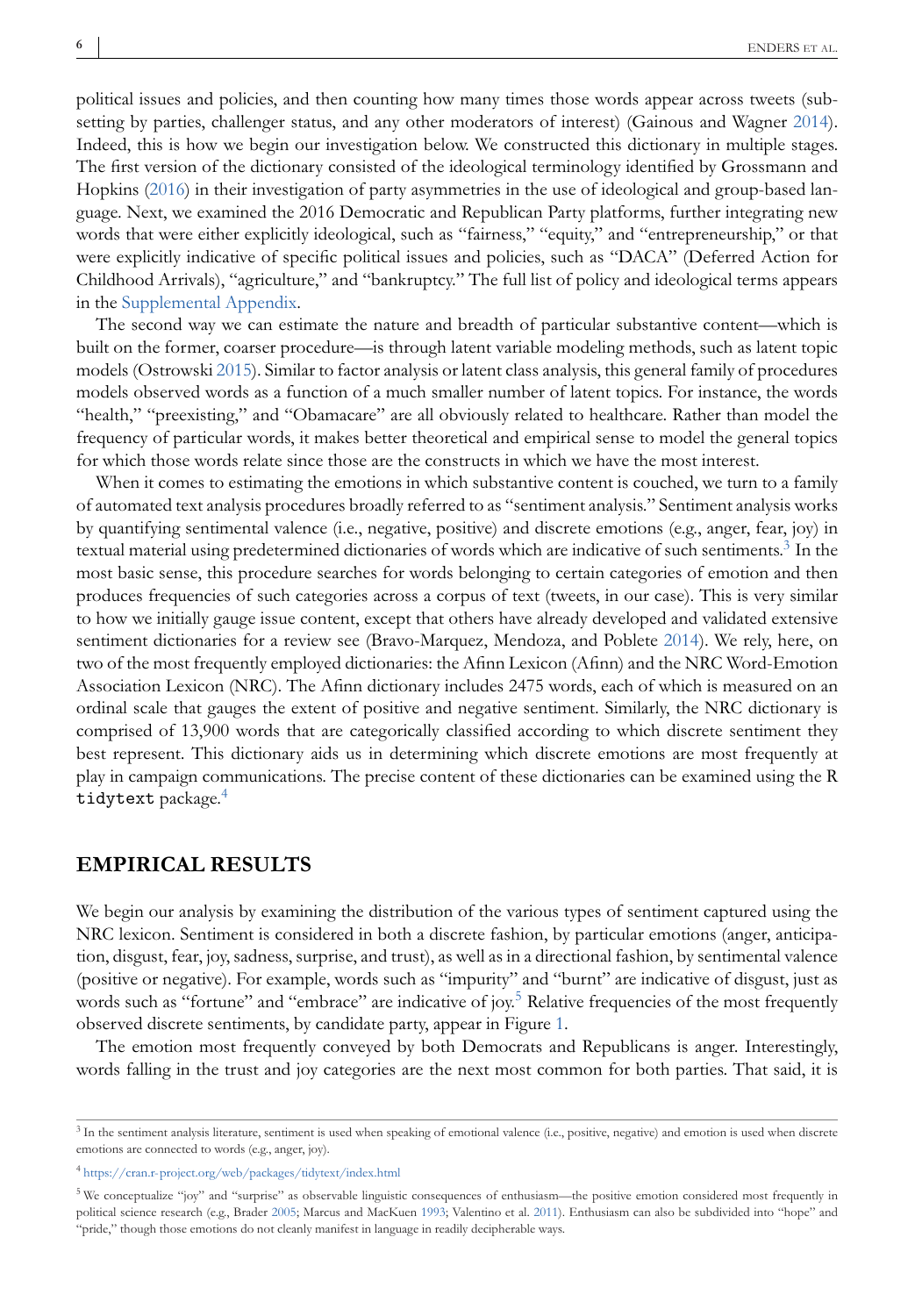<span id="page-6-0"></span>

**FIGURE 1** NRC sentiment distribution, by discrete emotions (top panel) and sentimental valence (lower panel), Democratic and Republican candidate tweets

clear that Republicans are considerably more likely to express trust than Democrats, at least proportionally. Importantly, these emotions are positive, whereas the less frequently emphasized emotions—excepting anger—are negative (fear, disgust, and sadness, in order from most to least frequent). The relative expression of positive and negative sentiment, by partisanship, appears in Figure 1. Positive sentiment outweighs negative sentiment by more than threefold. This runs counter to popular stereotypes of politicians' negativity, and the polarization it foments. Figure 1 also shows that Democrats and Republicans behave in nearly identical ways in terms of the emotions they convey in campaign communications.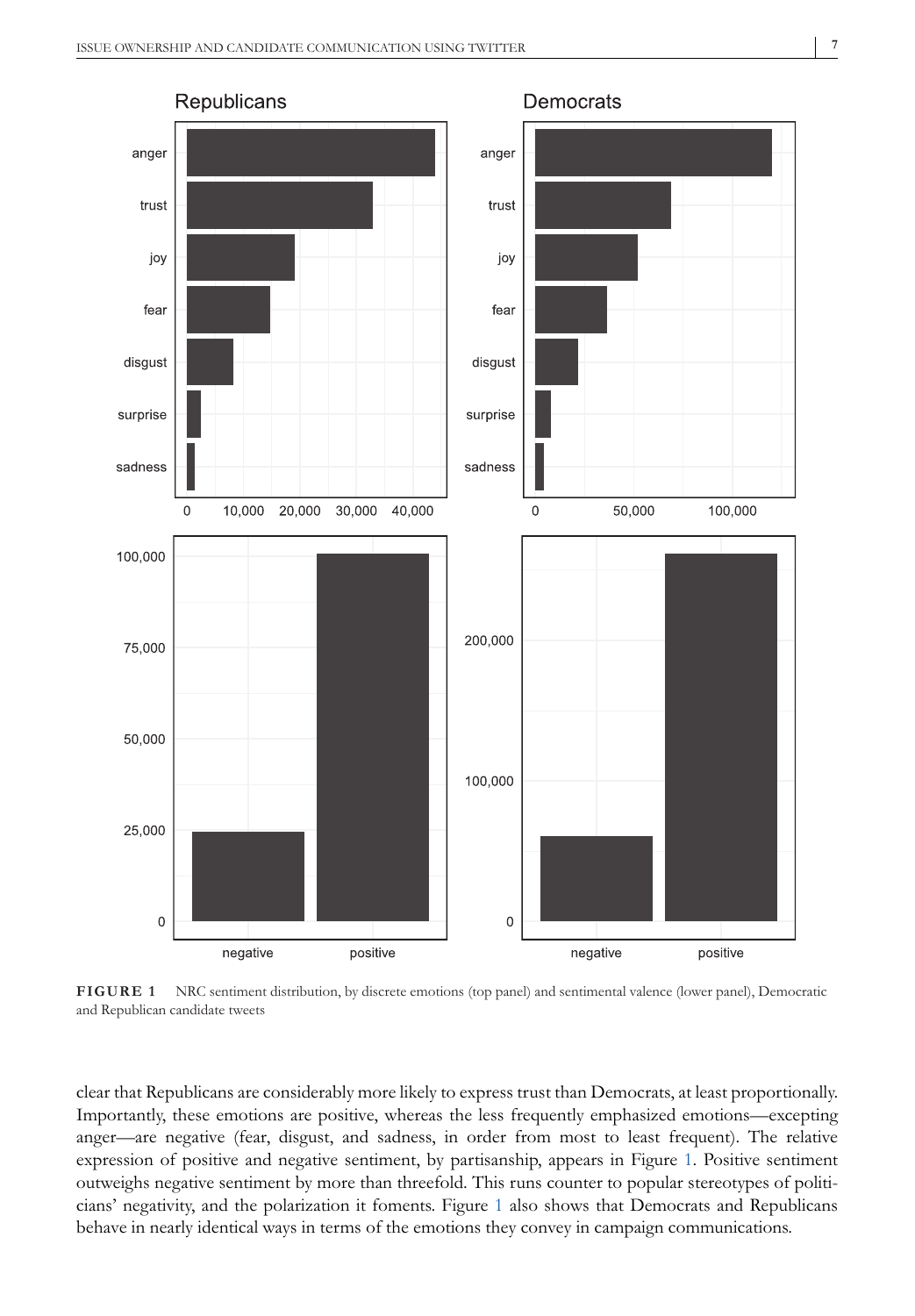| Negative sentiment |            |                 |             | <b>Positive sentiment</b> |           | <b>Issue words</b> |            |             |      |                 |      |
|--------------------|------------|-----------------|-------------|---------------------------|-----------|--------------------|------------|-------------|------|-----------------|------|
| Democrats $n$      |            | Republicans $n$ |             | Democrats $n$             |           | Republicans $n$    |            | Democrats n |      | Republicans $n$ |      |
| Fight              | 8229       | Fight           |             | 2118 Support              |           | 12,894 Support     | 6936       | Commun      | 6204 | Tax             | 2990 |
| Stop               | 4151       | Stop            | $2014$ Join |                           | 8539 Join |                    | 2801       | Health      | 5137 | - Job           | 2768 |
| Gun                | 2750       | Cut             | 1126        | Protect                   | 6326      | Live               | 2199       | Healthcare  | 4169 | Nation          | 2109 |
| Cut                | 2746       | Hard            | 1039        | Care                      |           | 5944 Honor         | $2132$ Job |             | 3959 | Commun          | 2072 |
| Pay                | 2727 Illeg |                 |             | 806 Live                  | 5507      | Endors             | 2037       | Polit       | 3762 | Busi            | 1872 |
| Hard               | 2720       | Ouestion        | 770         | Proud                     | 5409      | Proud              | 1698       | Nation      |      | 3754 Veteran    | 1686 |
| Question           | 2074 Pay   |                 | 736         | Win                       |           | 4086 Protect       | 1628       | Tax         | 3752 | Polit           | 1577 |
| Violenc            | 1989       | Attack          | 696         | Honor                     | 3970      | Win                | 1495       | School      | 3290 | Law             | 1490 |
| Attack             | 1802 Ill   |                 | 569         | Endors                    |           | 3913 Care          | 1249       | Public      | 3257 | Economi         | 1486 |
| Fire               | 1779       | Fire            |             | 531 Love                  | 3621      | Secur              | 1225       | Secur       | 3072 | Govern          | 1314 |

<span id="page-7-0"></span>**TABLE 1** Top 10 stemmed sentiment-based and issue words by party

*Note*: The unit of analysis is the word.

In order to provide a more nuanced view of both sentiment and substantive topics conveyed across election tweets, we list the top 10 words from the Afinn lexicon and issue dictionary employed by candidates, subset by candidate partisanship, in Table 1. Perhaps the clearest initial observation that can be made from the word counts presented in Table 1 is that there is a great deal of similarity in word usage across parties, at least when it comes to sentiment. Candidates from both parties are seeking the "support" of would-be constituents, asking citizens to "join" them in "protecting" the country by "fighting" to "stop" the other side. Congressional candidates are squarely bipartisan in the platitudes they use to deliver their appeals. Among the top 10 negative words, 7 of the words are the same for Democrats and Republicans, albeit in different orders of frequency. When it comes to positive sentiment, 9 of the 10 words overlap. Where differences are observed, they mostly regard words that are also political in nature. For instance, two of the most frequently employed negative words among Democrats—that are not employed much by Republicans—are "gun" and "violence" (stemmed). On the Republican side, "illegal" (stemmed) is frequently employed, most likely in reference to illegal immigration. There is only one nonsubstantive difference worth noting: the tenth most frequently used positive sentiment word for Democrats is "love" and "security" for Republicans. This could reflect differing value priorities, as previous research suggests (Jacoby [2014\)](#page-14-0). Thus far, then, we do not observe much partisan asymmetry in the words used to convey positive/negative emotions.

We do observe some partisan differences in the substantive words that candidates employed, which suggests the possibility of communicative differences across those issues most associated with each of the parties. Of course, candidates from both parties frequently talk about "jobs" and "taxes," and invoke "politics," more generally. But, as we might expect from the issue ownership literature (e.g., Petrocik [1996\)](#page-15-0), the parties somewhat diverge from there. For instance, Democrats frequently invoke "community," "health/healthcare," and "school," whereas Republicans frequently speak of "business," "veterans," the "law," and "economics." Altogether, 5 of the 10 top issue-related words used by candidates in tweets are shared by both parties. Considering that we are only presenting the top 10 words in this initial, descriptive examination of the data, we possess mixed evidence that the parties actually emphasize different issues in general elections.

Proportionally, about 7 percent of the tweets we examined contain issue words. As for the relative distribution of sentiment, we calculated the percentage of tweets containing words representing each discrete emotion (NRC). The results indicate that about 4 percent of tweets have anger words; the same is true for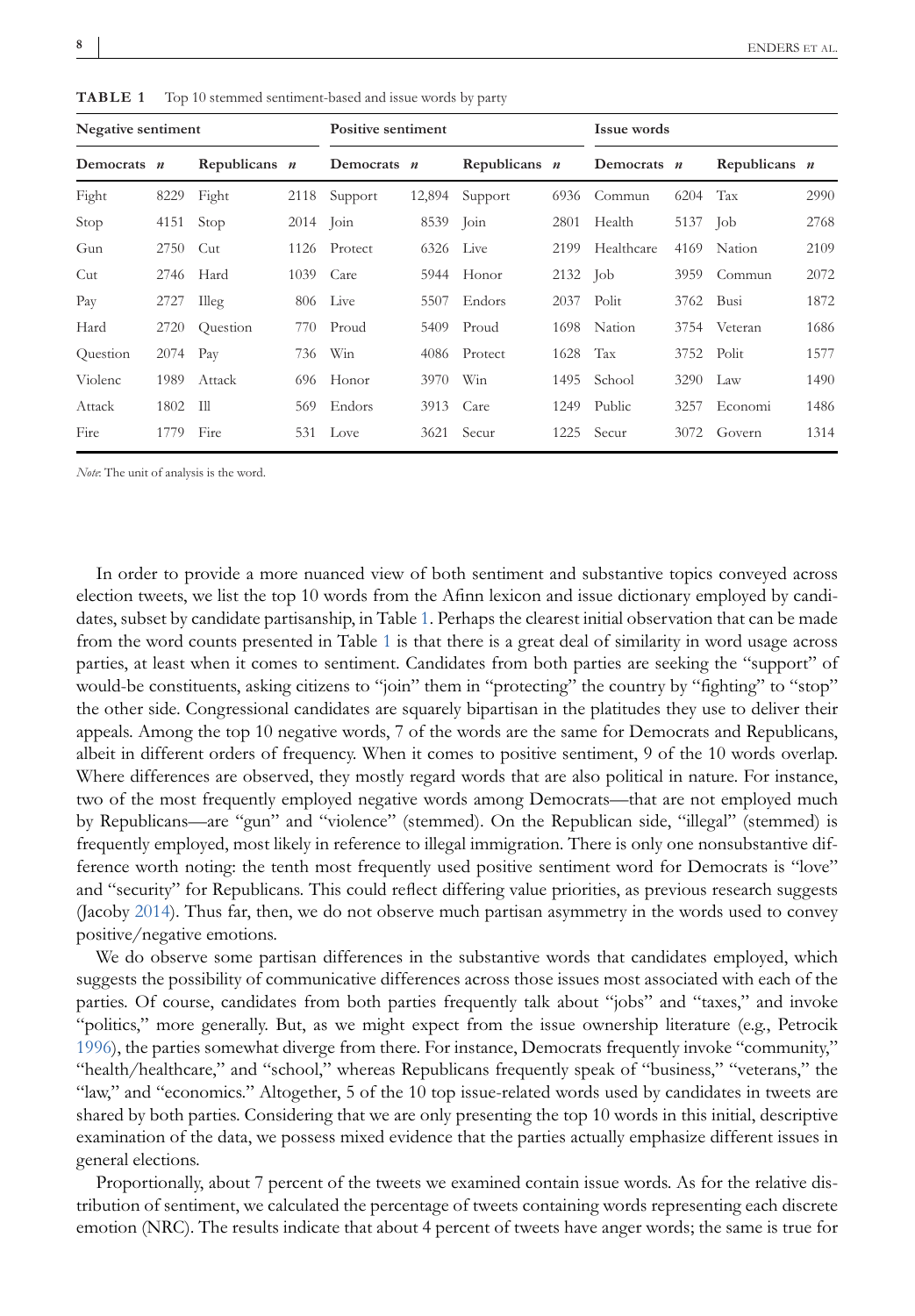| Democrats top 10 | r        | Republicans top 10 | r        |
|------------------|----------|--------------------|----------|
| Commun           | $0.15*$  | Tax                | $-0.18*$ |
| Health           | $-0.10*$ | Job                | 0.02     |
| Healthcare       | $-0.07$  | Nation             | $0.13*$  |
| Job              | $-0.05$  | Commun             | 0.09     |
| Polit            | $-0.08$  | Busi               | 0.13     |
| Nation           | $-0.22*$ | Veteran            | 0.10     |
| Tax              | $-0.25*$ | Polit              | $-0.12*$ |
| School           | $-0.03$  | Law                | $-0.18$  |
| Public           | $-0.14*$ | Economi            | 0.02     |
| Secur            | $-0.19*$ | Govern             | $-0.01$  |

**TABLE 2** Bivariate relationship between frequency of use of Top 10 issue words by party

*Note*: The unit of analysis is the candidate.  $*\hat{p} \leq 0.05$ .

trust words.<sup>6</sup> Furthermore, about 3 percent of the tweets contain joy words, 2 percent have fear words, both disgust and surprise words show up in about 1 percent of total tweets, and, finally, less than 1 percent include sadness words. We performed these same calculations across party and there were no major differences to speak of; no more than 1 percentage point separated Democrats and Republicans on any of the discrete emotions.

Before moving to a more nuanced look at potential partisan asymmetries in the use of emotional language to frame issue messaging in tweets, we examine the correlation between the Afinn ordinal scale that measures the relative positive/negative valence of the message and candidates' propensity to use each of the top 10 words from Table [1.](#page-7-0) We consider Democrats and Republicans, and the issue words they are most likely to use, separately. Positive correlations indicate that partisans are generally positive when they speak about the issue in question; negative correlations indicate that they are generally negative. The patterns we observe in Table 2 make substantive sense. For example, when Democrats talk about health in the context of the 2018 campaign they tend to be negative—criticizing Republicans for attempting to dissolve Obamacare was a common tactic. For similar reasons, when Republicans talk about taxes they tend to be negative—a common Republican talking point on the campaign trail centers on Democrats' frivolous spending and desire to raise taxes.

Importantly, these patterns provide suggestive evidence for *H*<sup>3</sup> and *H*4. Especially for Democrats (the out-party), we observe significant correlations between issue emphasis and sentiment in 6 of the top 10 issue words (*H*3). Moreover, we find that Democrats are significantly more negative than positive in their discussion of 5 of the topics, whereas Republicans are more negative than positive on only 2 (*H*4). This suggests that, in the age of polarization, it might be more common to criticize one's political opponents on issues—including those that one's base tends to care about and support—rather than merely strike a positive chord about one's own track record on those issues. In other words, negativity about the out-party is more common that positivity about the in-party—a dynamic that unfolds at the individual level in the form of negativity bias and negative partisanship (e.g., Abramowitz and Webster [2016\)](#page-14-0).

<sup>6</sup> The raw numbers reported in Figure [1](#page-6-0) show that there are more anger words than trust words—this is true because the unit of analysis is tweets instead of words. More tweets contain multiple anger words than contain multiple trust words.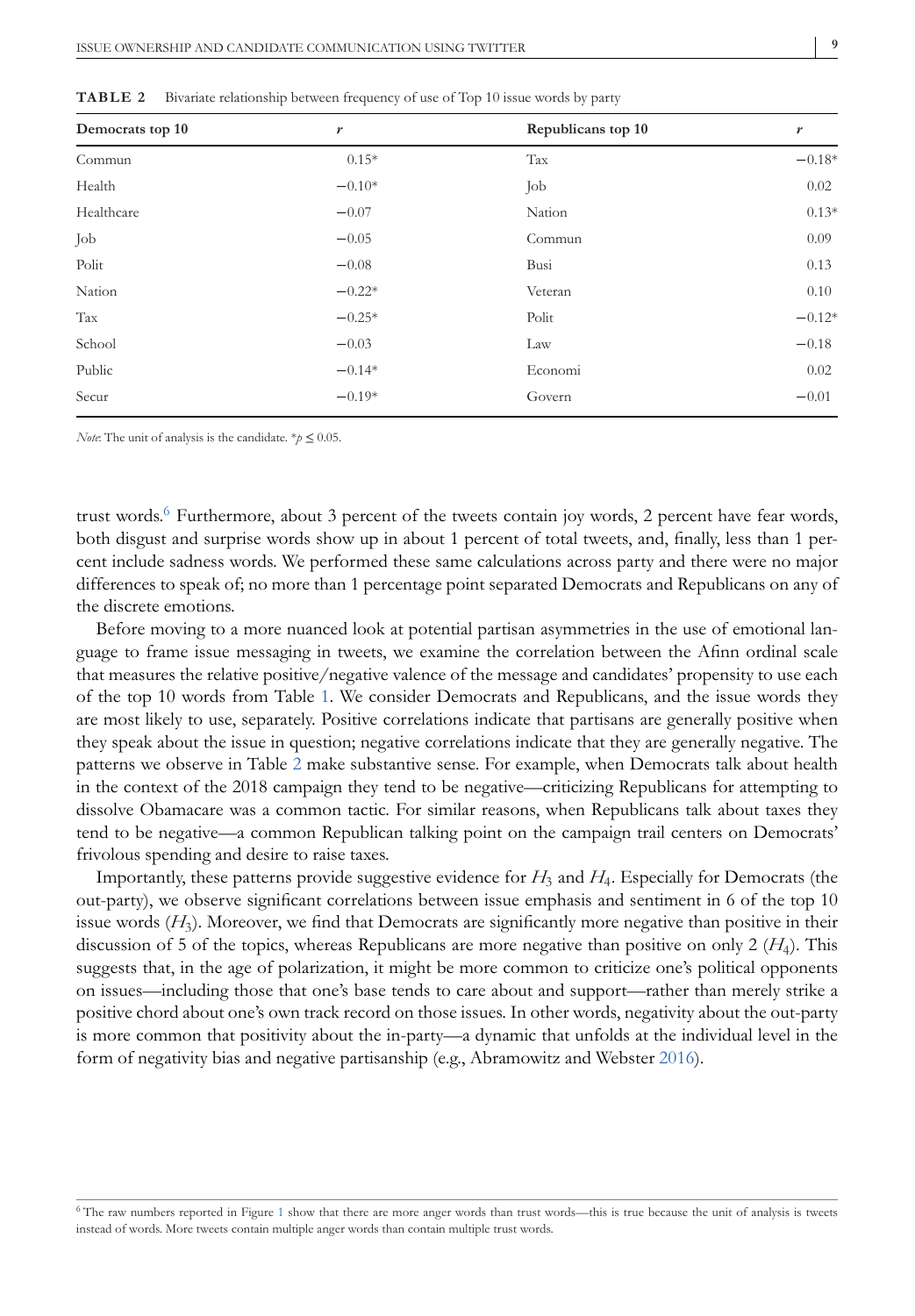# **Party asymmetries in issue emphasis and emotions**

Thus far, we have provided a description of our data set and found evidence that the parties are quite similar in both the issues they emphasize and the emotions they use to convey their positions about those issues. The next step of our analysis—which reaches beyond previous investigations of elite social media communications—is to combine sentiment and substance. In particular, we examine whether Democrats and Republicans systematically deliver their messages using different emotions. These analyses test our theory that perceived issue ownership is driven by more than the parties' relative emphasis on issues, and, especially, by the way that the parties communicate about these issues using emotion. We are testing two hypotheses. First, that issue emphasis covaries only weakly with partisanship (*H*1). Second, that the sentiment with which issues are communicated are more systematically related to issue emphasis than mere partisanship  $(H<sub>2</sub>)$ .

Based on the observations in previous sections, we expect that much of the content communicated by candidates can be distilled down to a relatively small number of substantive topics along which sentiment and partisan emphasis—when considered jointly—may vary. To investigate this possibility, we turn to latent variable models capable of capturing topical structure across observed words. More specifically, we use latent Dirichlet allocation , a method of latent topic analysis, to identify sets of words that characterize different "topics" within the corpus of candidate tweets.<sup>7</sup> Latent topics from a topic analysis are akin, in analytical spirit, to latent dimensions from a factor analysis or principal components analysis. Just as we expect a small number of latent dimensions—systematic sources of variance—to underwrite a set of survey responses about a particular issue, we expect that a relatively small number of general topics explains the substantive content appearing within and across tweets. Capturing the general substantive topics that candidates discuss-that is, the issue domains at the center of theories of issue ownership—allows us to employ more of our data than word-level analyses and in a more parsimonious way.

We relegate the details of this component of our analysis to the Supplemental Appendix. Most importantly, we found that 17 topics characterized the brunt of tweets we examined: "Taxes," "Campaigns," "Economy," "Healthcare," "Voting," "Courts," "Education," "Corporate (America)," "Working People," "Guns," "Endorsements," "Elections," "Trump," "Military," "Social Security," "Social/Climate" (which pertains to social issues and climate change), and"Pre-Existing" (which refers to preexisting medical conditions, specifically). That these particular topics emerged makes sense, both intuitively, with the 2018 midterm election in hindsight, and given the coarser word-level analyses presented above. In addition to the obvious issue domains discussed by the issue ownership literature, as well as campaign and voting-related topics, Trump, endorsements, climate change, and preexisting conditions, are all new or context-specific issues that were focal points of the 2018 election cycle. For example, Democrats were campaigning against Trump, and many Republicans were aligning themselves with him. That preexisting medical conditions emerged as a topic distinct from the more general healthcare domain also makes sense given the strong emphasis of Democrats on the negative consequences of the dismantling of the Affordable Care Act for those with preexisting conditions (Pear [2019\)](#page-15-0). Even though we may expect little interparty variance in the relative attention or emotional delivery of certain topics (e.g., campaigns, voting), most of the other topics correspond to issue domains identified to be associated more with one party than the other (e.g., healthcare, guns).

In order to examine variation in the discussion of topics across tweets by emotional delivery and partisanship, we regress the proportion of the total words represented by each respective topic on the proportion of total words represented by each discrete sentiment in the NRC dictionary discussed above as well as a dummy variable for (Republican) partisanship. Positive coefficients denote a positive association between each of the sentiments and discussion of the dependent variable topic, and a predisposition for Republicans to discuss that topic more than Democrats. We also control for vote share, incumbency, chamber, spending, candidate race, and candidate gender. Coefficients associated with the discrete sentiments and candidate partisanship appear in Table [3.](#page-10-0)[8](#page-11-0)

<sup>7</sup> See documentation on the textmineR package for full details on the package we use to conduct the analysis, and topic modeling more generally.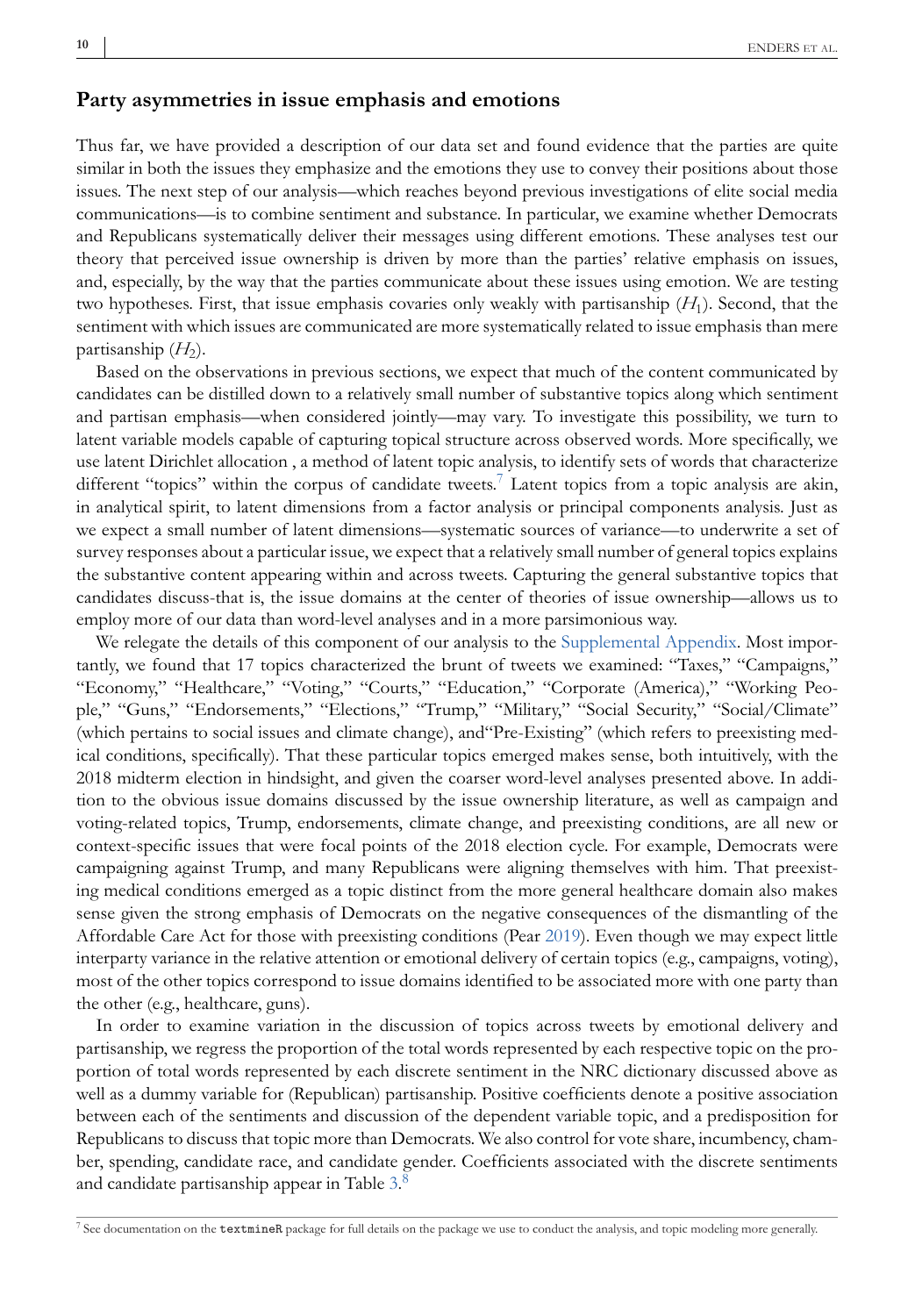| -- | - 1 |
|----|-----|

<span id="page-10-0"></span>

| TABLE 3<br>Modeling latent topics as a function of discrete emotions and party |  |
|--------------------------------------------------------------------------------|--|
|--------------------------------------------------------------------------------|--|

|           | Latent topics |           |          |            |               |          |           |           |                |  |  |  |  |
|-----------|---------------|-----------|----------|------------|---------------|----------|-----------|-----------|----------------|--|--|--|--|
|           | <b>Taxes</b>  | Campaigns | Economy  | Healthcare | <b>Voting</b> | Courts   | Education | Corporate | Working people |  |  |  |  |
| Anger     | $0.27*$       | $-0.31*$  | $-0.19*$ | $-0.21*$   | $-0.02$       | $0.49*$  | $-0.29*$  | $0.22*$   | $-0.11*$       |  |  |  |  |
|           | (0.04)        | (0.04)    | (0.04)   | (0.04)     | (0.04)        | (0.03)   | (0.04)    | (0.04)    | (0.04)         |  |  |  |  |
| Disgust   | $-0.12*$      | $-0.03$   | $0.21*$  | 0.07       | $-0.13*$      | $-0.14*$ | $-0.07*$  | $0.10*$   | $0.23*$        |  |  |  |  |
|           | (0.04)        | (0.04)    | (0.04)   | (0.04)     | (0.04)        | (0.03)   | (0.04)    | (0.04)    | (0.04)         |  |  |  |  |
| Fear      | $-0.06$       | $-0.19*$  | $-0.02$  | 0.04       | $-0.10*$      | $-0.04$  | $-0.09*$  | $-0.21*$  | $-0.18*$       |  |  |  |  |
|           | (0.04)        | (0.04)    | (0.04)   | (0.04)     | (0.04)        | (0.03)   | (0.04)    | (0.04)    | (0.04)         |  |  |  |  |
| Sadness   | 0.02          | $-0.06$   | 0.04     | 0.01       | $-0.12*$      | $-0.06$  | $-0.08*$  | $0.08*$   | $-0.06$        |  |  |  |  |
|           | (0.04)        | (0.04)    | (0.04)   | (0.04)     | (0.04)        | (0.03)   | (0.04)    | (0.03)    | (0.03)         |  |  |  |  |
| Surprise  | 0.01          | $-0.01$   | 0.00     | $-0.05$    | $0.09*$       | $0.08*$  | $-0.10*$  | $0.13*$   | $-0.05$        |  |  |  |  |
|           | (0.04)        | (0.04)    | (0.04)   | (0.04)     | (0.04)        | (0.03)   | (0.04)    | (0.04)    | (0.04)         |  |  |  |  |
| Trust     | 0.04          | 0.03      | $-0.16*$ | $-0.17*$   | $-0.04$       | $0.07*$  | $-0.03$   | $0.09*$   | $-0.09*$       |  |  |  |  |
|           | (0.04)        | (0.04)    | (0.04)   | (0.04)     | (0.04)        | (0.04)   | (0.04)    | (0.04)    | (0.04)         |  |  |  |  |
| Joy       | $-0.20*$      | $-0.01$   | $-0.00$  | $-0.08*$   | $-0.15*$      | $-0.11*$ | $0.17*$   | $-0.23*$  | $0.06*$        |  |  |  |  |
|           | (0.04)        | (0.04)    | (0.04)   | (0.04)     | (0.04)        | (0.03)   | (0.04)    | (0.04)    | (0.03)         |  |  |  |  |
| Rep       | 0.06          | $-0.20*$  | $0.42*$  | $-0.36*$   | $-0.23*$      | $-0.16*$ | $-0.12$   | 0.13      | 0.04           |  |  |  |  |
|           | (0.08)        | (0.08)    | (0.08)   | (0.08)     | (0.08)        | (0.07)   | (0.08)    | (0.08)    | (0.08)         |  |  |  |  |
| $R^2$     | 0.13          | 0.17      | 0.15     | 0.13       | 0.15          | 0.33     | 0.18      | 0.19      | 0.14           |  |  |  |  |
| $n = 698$ |               |           |          |            |               |          |           |           |                |  |  |  |  |

## **Latent topics**

|           |          |              |           |          |          | Social   | Social issues/ | Preexisting |
|-----------|----------|--------------|-----------|----------|----------|----------|----------------|-------------|
|           | Guns     | Endorsements | Elections | Trump    | Military | security | Climate        | conditions  |
| Anger     | $-0.15*$ | $-0.10*$     | $-0.20*$  | $0.29*$  | $-0.10*$ | $0.14*$  | $0.13*$        | $0.19*$     |
|           | (0.04)   | (0.04)       | (0.04)    | (0.04)   | (0.04)   | (0.04)   | (0.04)         | (0.04)      |
| Disgust   | 0.06     | $-0.09*$     | 0.04      | 0.05     | $-0.14*$ | $0.19*$  | $0.14*$        | $-0.06$     |
|           | (0.04)   | (0.04)       | (0.04)    | (0.04)   | (0.04)   | (0.04)   | (0.03)         | (0.04)      |
| Fear      | $0.08*$  | $-0.21*$     | $0.12*$   | $-0.05$  | $0.10*$  | $-0.07$  | $0.33*$        | $-0.12*$    |
|           | (0.04)   | (0.04)       | (0.04)    | (0.04)   | (0.04)   | (0.04)   | (0.04)         | (0.04)      |
| Sadness   | $0.13*$  | $-0.09*$     | $-0.05$   | $-0.01$  | 0.01     | 0.04     | 0.01           | $0.18*$     |
|           | (0.04)   | (0.04)       | (0.04)    | (0.04)   | (0.04)   | (0.04)   | (0.03)         | (0.04)      |
| Surprise  | $-0.01$  | $-0.13*$     | 0.08      | 0.00     | $-0.02$  | $-0.01$  | 0.04           | 0.05        |
|           | (0.04)   | (0.04)       | (0.04)    | (0.04)   | (0.04)   | (0.04)   | (0.04)         | (0.04)      |
| Trust     | $-0.08$  | 0.02         | 0.02      | 0.00     | 0.03     | 0.02     | $-0.10*$       | $-0.05$     |
|           | (0.04)   | (0.04)       | (0.04)    | (0.04)   | (0.04)   | (0.04)   | (0.04)         | (0.04)      |
| Joy       | $-0.01$  | $0.12*$      | $-0.01$   | $-0.10*$ | 0.05     | 0.01     | 0.05           | $-0.18*$    |
|           | (0.04)   | (0.04)       | (0.04)    | (0.04)   | (0.04)   | (0.04)   | (0.03)         | (0.04)      |
| Rep       | 0.02     | $-0.03$      | $0.36*$   | $0.26*$  | $0.31*$  | $-0.06$  | $-0.01$        | $-0.01$     |
|           | (0.08)   | (0.08)       | (0.08)    | (0.08)   | (0.08)   | (0.08)   | (0.08)         | (0.08)      |
| $R^2$     | 0.08     | 0.13         | 0.12      | 0.13     | 0.09     | 0.09     | 0.24           | 0.15        |
| $n = 698$ |          |              |           |          |          |          |                |             |

*Note*: The unit of analysis is the candidate. Standardized OLS coefficients, standard errors in parentheses, \**p* ≤ 0.05. *n* = 693.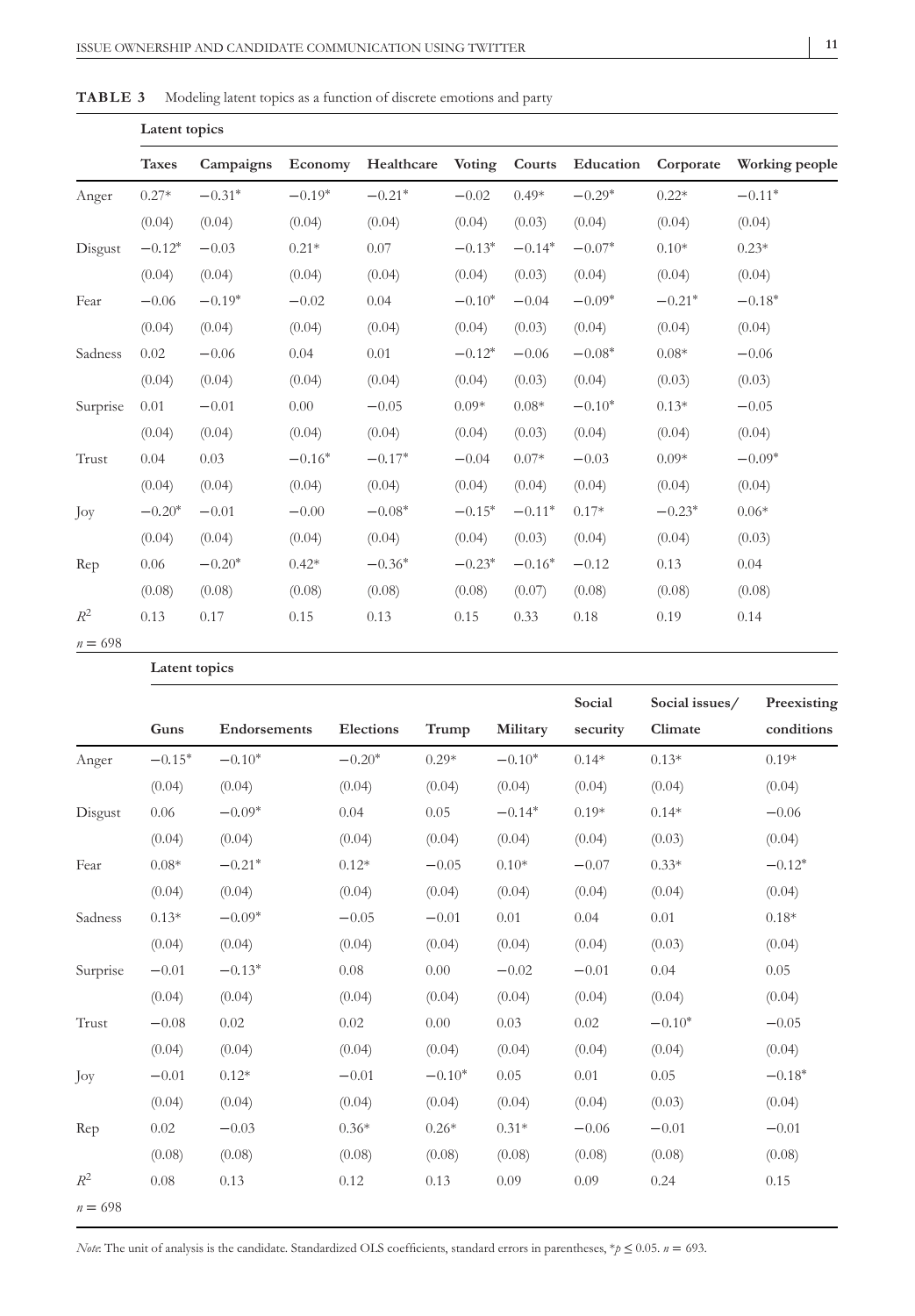<span id="page-11-0"></span>We begin by considering partisan asymmetries across topics. The additive effect of partisanship is significant with respect to only 8 of 17 topics, controlling for other factors. In other words, evidence that Democrats actually speak about some issues more than Republicans (and vice versa)—an implication of at least perceived issue ownership $9$ —is quite limited, per our hypothesis. Republicans are more likely than Democrats to talk about the economy and the military, as well as other issues where issue ownership is less relevant, such as elections and Trump. Democrats are more likely than Republicans to talk about healthcare, an issue they are perceived to own (e.g., Petrocik [1996\)](#page-15-0). However, Democratic attention to campaigns, voting, and the courts are seemingly context specific, and the former two hardly count as "issues." Of the 12 issues where we would expect some partisan differences—that is, evidence of ownership—such differences were observed with respect to only three issue topics: economy, healthcare, and military. Of course, this means neither that parties do not own issues, nor that voters do not perceive the parties to own issues (the evidence on which many issue ownership claims rest). These patterns do, however, suggest that simply measuring the attention that candidates give to issues in their communication may fall short of a complete understanding of *why* the masses differentially connect particular issues to the parties.

Instead of asymmetric partisan attention, we expect emotional delivery to more strongly relate to issue emphasis. And, indeed, we find a great deal of evidence for the systematic association between discrete sentiments and issue communication. Beginning with negative emotions, the effect of anger is statistically significant in 16 of the 17 models, albeit in different directions. For example, there is a positive and significant relationship between candidates' use of anger and their propensity to discuss issues related to taxes, the courts, corporate America, Trump, social security, climate change and other social issues, and preexisting conditions. On the other hand, there is a negative average relationship between candidate use of angry language and communication about campaigns, the economy, healthcare, education, working people, guns, endorsements, elections, and the military—topics about which candidates tend to be positive about, or ignore (e.g., even though the Democratic Party does not make the military a focal element of their platform, candidates discuss this issue in a positive light due to the general positive valence of the issue). We also observe that both disgust and fear language are significantly related to issue emphasis across 11 of 17 topics, and sadness is significantly related to six topics. That makes a total of 19 positive and significant relationships between the use of negative emotional language and these topics and 24 significant negative relationships.

There are many fewer significant relationships between the use of positive sentiments and the propensity to tweet about these topics. Indeed, there are only 8 significant positive relationships between topics across all 3 positive emotions, and 13 significant negative relationships. Surprise is positively related to the propensity to discuss voting, courts, and corporate America. Trust is positively related to discussing the courts and corporate America. Finally, joy is positively related to education, working people, and endorsements. Surprise is negatively related to discussing education and endorsements; trust is negatively related to discussing the economy, healthcare, working people, and social/climate issues—all issues that Democrats were negative about in 2018. The higher count of negative relationships between issue discussion and sentiment, relative to positive relationships, is driven by joy. Candidates who express joy to a high degree in their tweets are less likely to talk about taxes, healthcare, voting, the courts, corporate America, Trump, and preexisting conditions.

These analyses show that sentiment varies more along issue topics than does relative issue emphasis by party candidates, as we hypothesized (*H*1, *H*2). Despite previous evidence for particular associations between parties and issues, it appears that partisans devote about the same amount of time to the discussion of a relatively small set of issues that have come define contemporary American electoral politics.

<sup>&</sup>lt;sup>8</sup> Full results with estimates for control variables appear in the Supplemental Appendix. The total number of cases drop from 767 in the prior candidate level analyses to 698 only because some were not included in the random sample of 2380 from the larger corpus.

<sup>9</sup> It is unclear what competence-based issue ownership would predict, which we view as a limitation of "bottom-up" analyses of issue ownership based on public opinion data alone.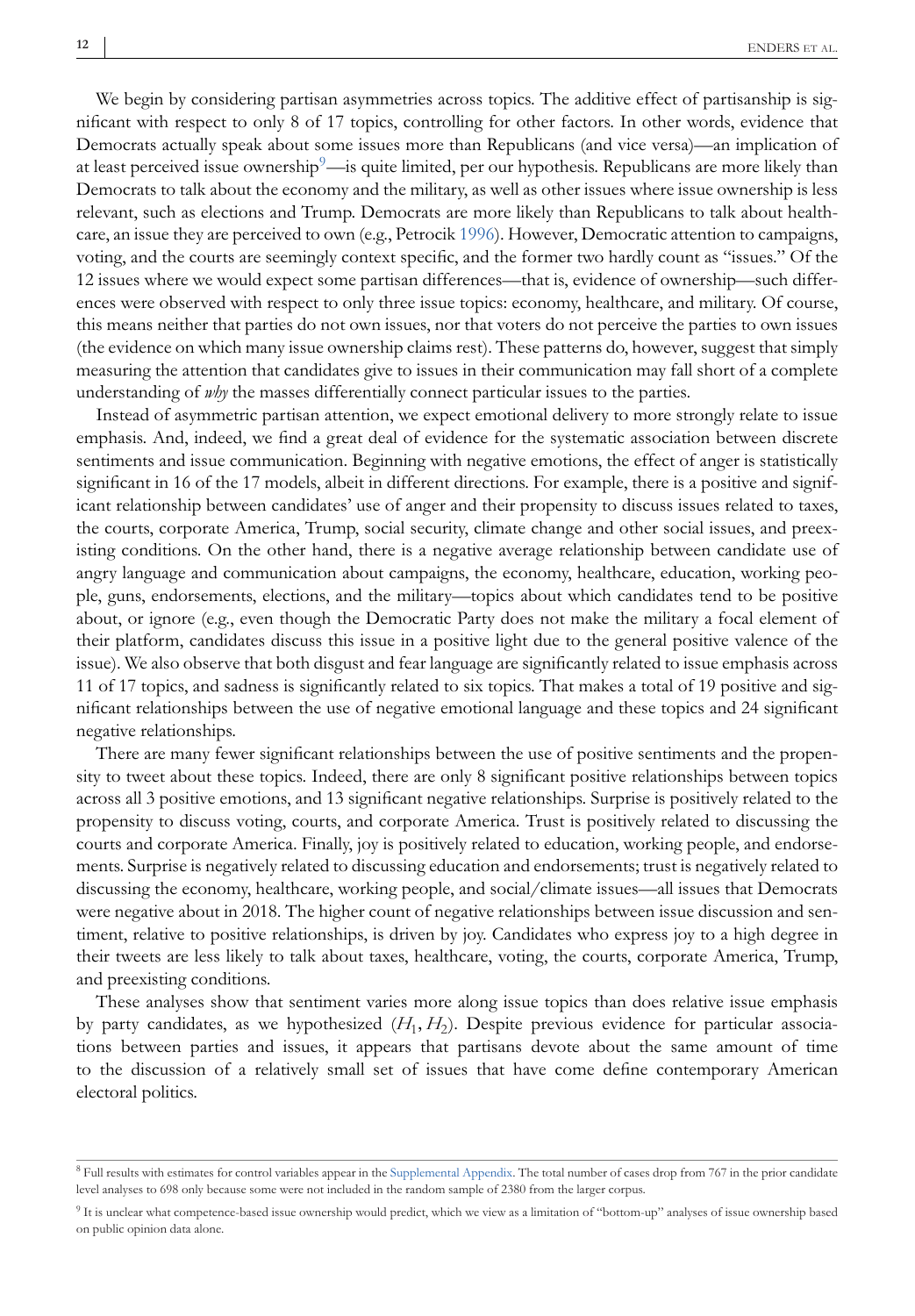Finally, we note that campaign, district, and candidate characteristics for which we control, but only present in the Supplemental Appendix, do not relate to candidate communication nearly as strongly or systematically as partisanship and sentiment. Across the 102 coefficients associated with two-party vote share, incumbent status, chamber, campaign spending, candidate race, and candidate gender across 17 models, only 23 were statistically significant and none of the 6 predictors had statistically significant coefficients across a majority of the models.

#### **Combining emphasis and emotion: A new look at ownership**

Our final set of analyses examines the propensity for Democratic and Republican candidates to differentially employ discrete emotions in their discussion of the 17 political topics. Interactions between partisanship and each sentiment can be used to model such a possibility. Because this analysis involves 117 distinct interaction terms, we cannot provide a hypothesis about each conditional relationship. Instead, our two final hypotheses regard broad trends in the results. First, we hypothesize that we will observe significant interactions between candidate partisanship and discrete sentiments for a majority of issues (*H*3). We consider the evidence in two parts, taking the positively and negatively valenced sentiments in groups. Second, we hypothesize that the party out of power, Democrats, will exhibit more negative emotions than the party in power, Republicans  $(H_4)$ .

To test these hypotheses, we reestimate each of the models in Table [3,](#page-10-0) adding interactions between partisanship and each emotion. Because each interactive model contains 21 independent variables of sorts (i.e., including the interaction terms), we provide a summary of results pertaining to the interactive terms in Table [4.](#page-13-0) $^{10}$  This table contains the estimated ordinary least squares (OLS) coefficient for the relationship between each emotion and each issue for Democrats and Republicans. We only present coefficients that are statistically significant at the  $p \leq 0.05$  level.

First, we note that every model (topic) has at least one significant interaction, and most have several; there are up to five significant interactions associated with a single topic. Interpreting results from the perspective of the discrete emotions, the application of each emotion varies by candidate partisanship in at least some instances, and fairly common when it comes to anger, disgust, fear, and joy (each of which have six to seven significant interactions with partisanship). It is fairly apparent, then, that Democrats and Republicans use various positive and negative sentiments *in different ways* when communicating about political issues on Twitter.

Second, we observe that Democrats are more negative than Republicans in 15 cases out of 23 significant interactions with anger, disgust, fear, or sadness.11 Topics include the economy (anger, disgust), healthcare (anger), courts (fear), elections (anger), campaigns (disgust), working people (disgust), guns (disgust, fear), Trump (disgust, sadness), the military (disgust), social security (disgust), and preexisting medical conditions (sadness). The most and largest differences tend to involve the emotion of disgust. Political scientists have only begun to examine how disgust operates in politics, considering moral variants of disgust (e.g., Horberg et al. [2009\)](#page-14-0) and methods by which physical disgust is translated into political evaluations (e.g., Aarøe, Petersen, and Arceneaux [2017;](#page-14-0) Kam and Estes [2016\)](#page-15-0). Our results suggest that political disgust may be a top-down phenomenon, driven by elite communication.

This particular element of observed partisan asymmetries—the general negativity of Democrats—may be a function of an electoral environment where Republicans were defending unified party government, and Democrats were desperately trying to mobilize (would-be) constituents in an effort to regain congressional power. But, campaigns are precisely where most relevant political communication from parties and candidates (tautologically) occurs. If the out-party's modus operandi is to express anger about the treatment of their issues by the in-party, and the in-party's proclivity is to express positive sentiments about the

<sup>&</sup>lt;sup>10</sup> Full model results are in the Supplemental Appendix.

<sup>&</sup>lt;sup>11</sup> These come in the form other either greater positive coefficients or smaller (in absolute value) negative coefficients.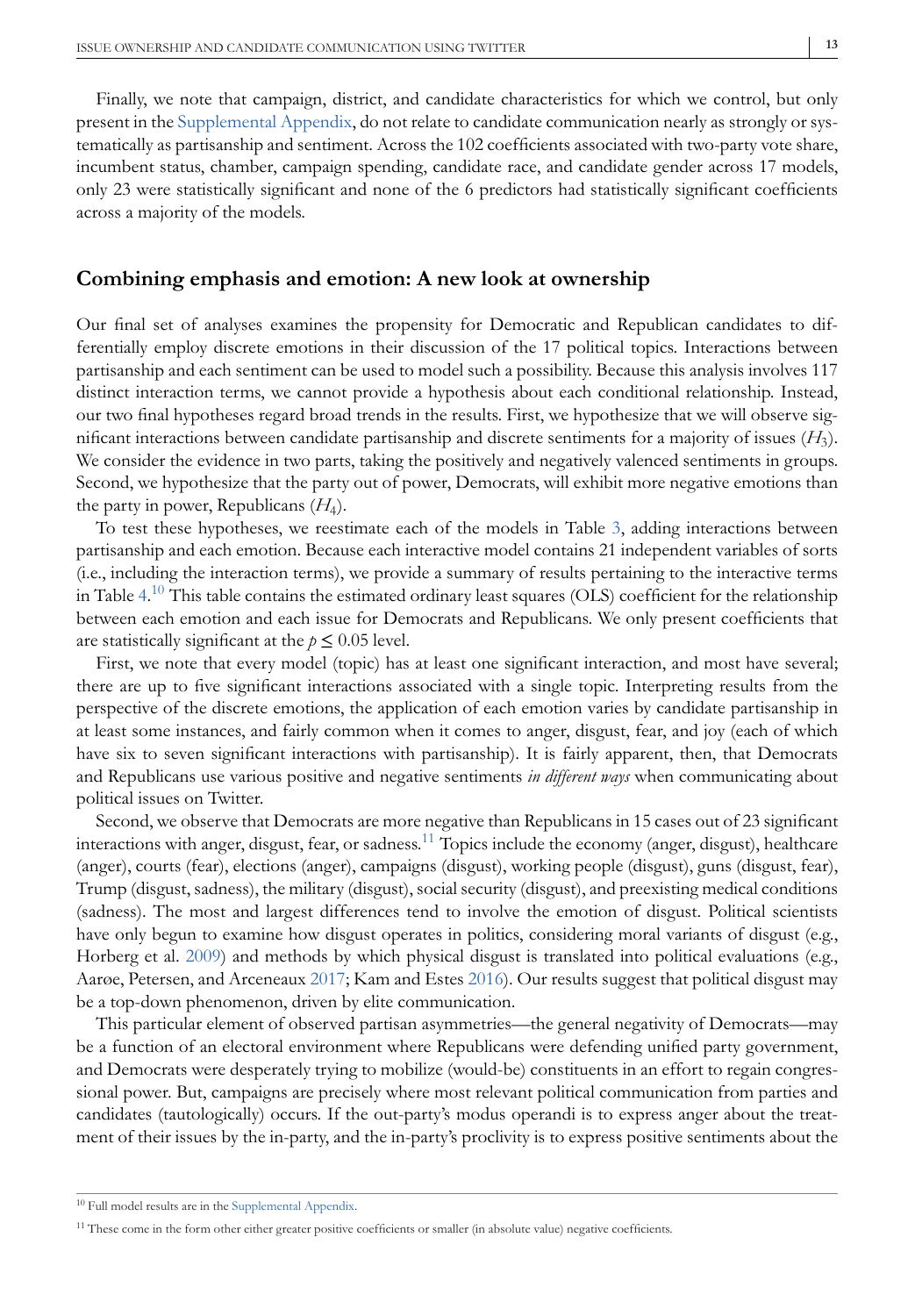|                                | Discrete emotions |                      |         |             |                         |               |              |             |              |              |              |              |              |               |
|--------------------------------|-------------------|----------------------|---------|-------------|-------------------------|---------------|--------------|-------------|--------------|--------------|--------------|--------------|--------------|---------------|
|                                | Anger             |                      | Disgust |             | Fear                    |               | Sadness      |             | Surprise     |              | Trust        |              | Joy          |               |
|                                | D                 | $\mathbf R$          | D       | $\mathbf R$ | D                       | $\mathbf R$   | $\mathbf D$  | $\mathbf R$ | D            | $\mathbf R$  | D            | $\mathbf R$  | D            | $\mathbf R$   |
| Taxes                          | 0.20              | 0.37                 |         |             |                         |               |              |             |              |              |              |              | $-0.28$      | $-0.05$       |
| Campaigns                      |                   |                      | 0.13    |             | $-0.10$ $-0.32$ $-0.09$ |               |              |             | 0.19         | $-0.09$ 0.18 |              | $-0.18$ 0.04 |              | $-0.16$       |
| Economy                        |                   | $-0.07$ $-0.35$ 0.40 |         | 0.14        | 0.11                    | $-0.05$       |              |             |              |              |              |              |              |               |
| Healthcare                     |                   | $-0.10 - 0.34$       |         |             |                         |               |              |             |              |              |              |              |              |               |
| Voting                         |                   |                      |         |             |                         | $-0.28 -0.05$ |              |             |              |              |              |              |              | $-0.25 -0.04$ |
| Courts                         |                   |                      |         |             | 0.11                    | $-0.14$       |              |             |              |              | $-0.02$ 0.21 |              |              |               |
| Education                      |                   |                      |         |             |                         |               |              |             |              |              |              |              | 0.26         | $-0.01$       |
| Corporations                   |                   |                      |         |             |                         |               |              |             | 0.24         | 0.06         |              |              |              |               |
| Working people $-0.18$ $-0.01$ |                   |                      | 0.39    | 0.14        |                         |               |              |             | 0.09         | $-0.14$      |              |              |              |               |
| Guns                           |                   |                      | 0.33    | $-0.08$     | 0.27                    | 0.01          | $-0.01$ 0.15 |             |              |              |              |              |              |               |
| Endorsements                   | $-0.18$ 0.00      |                      |         |             |                         | $-0.37 -0.09$ |              |             |              |              |              |              | 0.17         | 0.01          |
| Elections                      |                   | $-0.08$ $-0.29$      |         |             |                         |               |              |             |              |              |              |              | $-0.09$ 0.13 |               |
| Trump                          |                   |                      | 0.16    | $-0.02$     |                         |               | 0.11         | $-0.06$     |              |              |              |              |              |               |
| Military                       |                   |                      | $-0.07$ | $-0.19$     |                         |               |              |             | $-0.21$ 0.10 |              |              |              | $-0.03$ 0.19 |               |
| Social security                |                   |                      | 0.53    | 0.03        |                         |               | $-0.17$ 0.10 |             |              |              |              |              |              |               |
| Social/Climate                 |                   |                      |         |             |                         |               |              |             | 0.13         | $-0.02$      |              |              |              |               |
| Preexisting                    |                   |                      |         |             |                         |               | 0.22         | $-0.06$     | 0.03         | $-0.14$      |              |              |              |               |

<span id="page-13-0"></span>**TABLE 4** Relationship between discrete emotions and latent topics across party

*Note*: The unit of analysis is the candidate. Standardized OLS estimates. Only those where \**p*≤0.05 for the interaction between emotion and party are shown.

D = Democrat, R = Republican. See Supplemental Appendix for full model results.

job they have done across the board, then emotional delivery of campaign communications appears to be more important in distinguishing the parties than relative issue emphasis. Altogether, these findings provide nuance to our understanding of how issues may come to be connected to particular parties vis-à-vis party actions (i.e., communications) and demonstrate that variation in communication patterns are a joint production of substance and delivery.

## **CONCLUSION**

Despite public perceptions of asymmetric issue association and competence, and experimental evidence revealing the effectiveness of selective issue emphasis on the part of elites, we find little evidence that partisan elites spend their time discussing different political issues. For the most part, Democratic and Republican candidates discussed similar substantive issues, at similar rates, irrespective of gender, race, incumbency status, or competitiveness of their race. What does appear to distinguish Democratic and Republican campaign communications is the *emotional delivery* of issue content. While political candidates from both parties tended to communicate about voting, campaigns, and working people in positive ways, and taxes using negative emotions, other issue communications were asymmetrically couched in positive or negative sentiment.

That Republicans and Democrats employ emotions of opposite valence in many of the cases where we would expect firm perceptions of issue ownership also has implications for mass polarization. If mass issue ownership perception is based as much on delivery as emphasis (or even more so), interparty divergence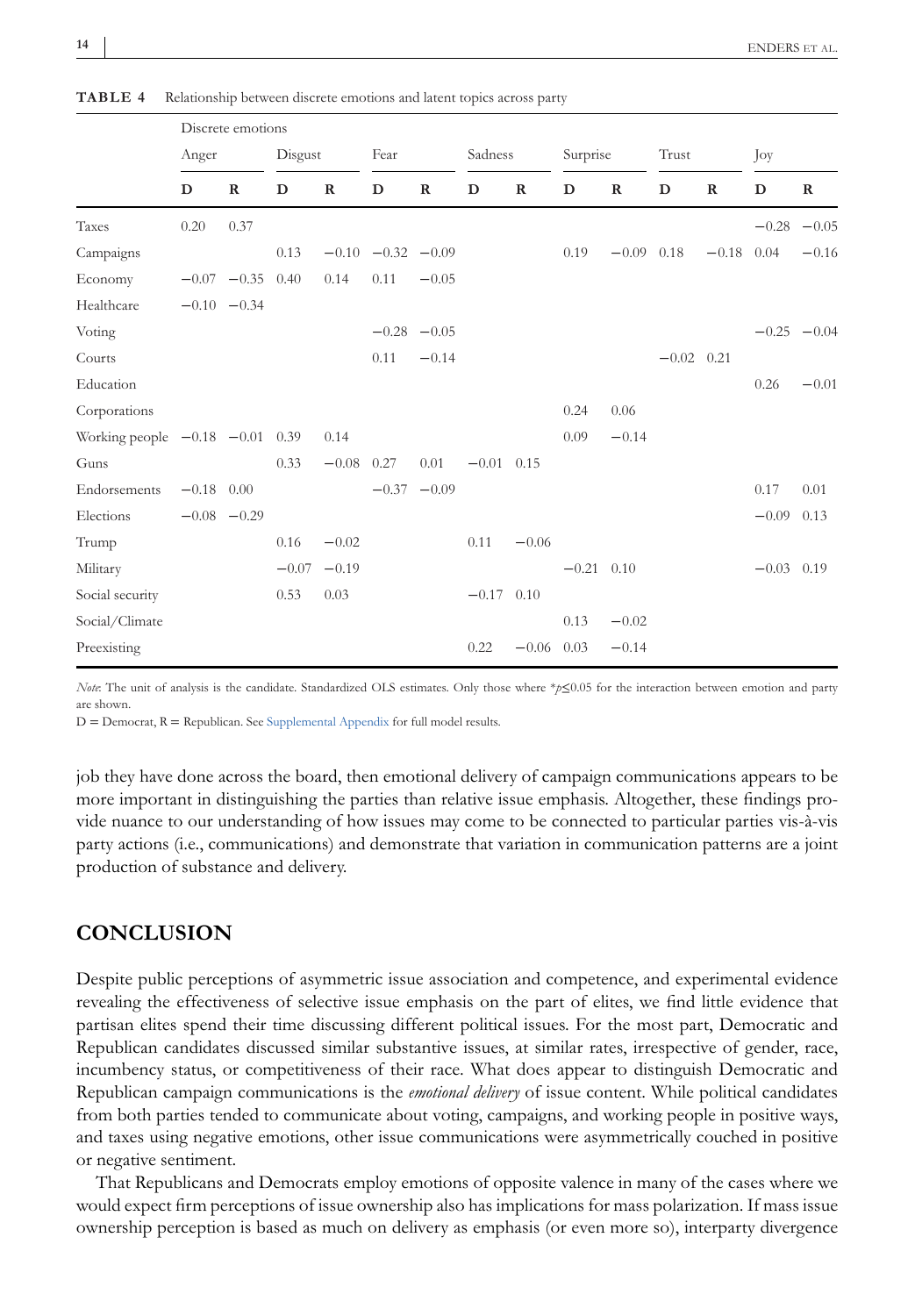<span id="page-14-0"></span>in the emotional appeals at the heart of such delivery is likely to excite affective polarization—the growing division between Democrats and Republicans in their emotional reactions to the out-group. Perhaps, then, the act of "owning" the opposition is more important than owning the issue being debated.

Of course, our study has limitations. Twitter is but one of many platforms by which political elites can communicate their policy stances and interact with constituents. Future research should not only consider other traditional and social media platforms but also how effective they are, relative to one another, in successfully communicating the candidate's message. We also acknowledge that our study is limited to a single campaign cycle. There may be differences in communication patterns during campaigns, in general, and off-cycles. Our data are also limited to a single country, the United States. Testing our hypotheses in other electoral contexts will only strengthen our relatively weak understanding of the circumstances in which political parties engage in particular styles of communication. Finally, we note that the dictionarybased approach to studying sentiment that we employ is limited: context can differ for many words and not every word is included in the dictionaries. However, alternatives to the dictionary approach are limited, as well. One alternative is to use topic modeling to decipher sentiment, similar to the way we used in with respect to issues. However, this is not currently the norm in sentiment analysis and these strategies are still being developed. We encourage others to continue refining methods for automatically deciphering various elements of communicative style and look forward to contributing to the development of these methods in our own work.

#### **ORCID**

#### *Jason Gainous* • <https://orcid.org/0000-0002-3104-2313>

#### **REFERENCES**

- Aarøe, Lene, Michael Bang Petersen, and Kevin Arceneaux. 2017. "The BehavioralImmune System Shapes Political Intuitions: Why and How Individual Differences in Disgust Sensitivity Underlie Opposition to Immigration." *American Political Science Review* 111(2): 277–294.
- Abramowitz, Alan I., and Steven Webster. 2016. "The Rise of Negative Partisanship and the Nationalization of U.S. Elections in the 21st Century." *Electoral Studies* 41:12–22.
- Lance Bennett, W. 2016. *News: The Politics of Illusion*. Chicago, IL: University of Chicago Press.
- Brader, Ted. 2005. "Striking a Responsive Chord: How Political Ads Motivate and Persuade Voters by Appealing to Emotions." *American Journal of Political Science* 49: 388–405.
- Brader, Ted, Nicholas Valentino, and Elizabeth Suhay. 2008. "What Triggers Public Opposition to Immigration? Anxiety, Group Cues, and the Immigration Threat." *American Journal of Political Science* 52: 959–978.
- Bravo-Marquez, Felipe, Marcelo Mendoza, and Barbara Poblete. 2014. "Meta-Level Sentiment Models for Big Social Data Analysis." *Knowledge-Based Systems* 69: 86–99.
- Egan, Patrick. 2013. *Partisan Priorities: How Issue Ownership Drives and Distorts American Politics*. Cambridge, UK: Cambridge University Press.
- Ernst, Nicole, Sina Blassnig, Sven Engesser, Florin Büchel, and Frank Esser. 2019. "Populists Prefer Social Media Over Talk Shows: An Analysis of Populist Messages and Stylistic Elements Across Six Countries." *Social Media* + *Society* 5(1): 1–14.
- Evans, Heather K., Victoria Cordova, and Savannah Sipole. 2014. "Twitter Style: An Analysis of How House Candidates Used Twitter in Their 2012 Campaigns." *PS: Political Science & Politics* 47(2): 454–462.
- Gainous, Jason, and Kevin M. Wagner. 2014. *Tweeting to Power: The Social Media Revolution in American Politics*. New York: Oxford University Press.
- Graber, Doris A. 1976. *Verbal Behavior and Politics*. Chicago, IL: University of Illinois Press.
- Grossmann, Matt, and David A. Hopkins. 2016. *Asymmetric Politics: Ideological Republicans and Group Interest Democrats*. New York: Oxford University Press.
- Holian, Damien. 2004. "He's Stealing My Issues! Clinton's Crime Rhetoric and the Dynamics of Issue Ownership." *Political Behavior* 26(2): 95–124.
- Horberg, Elizabeth J., Christopher Oveis, Dacher Keltner, and Adam B. Cohen. 2009. "Disgust and the Moralization of Purity." *Journal of Personality and Social Psychology* 97(6): 963.
- Iyengar, Shanto, Yphtach Lelkes, Matthew Levendusky, Neil Malhotra, and Sean J. Westwood. 2019. "The Origins and Consequences of Affective Polarization in the United States." *Annual Review of Political Science* 22: 129–146.
- Jacoby, William G. 2014. "Is There a Culture War? Conflicting Value Structures in American Public Opinion." *American Political Science Review* 108: 754–771.
- Kahn, Kim F., and Patrick J. Kenney. 1999. "Do Negative Campaigns Mobilize or Suppress Turnout? Clarifying the Relationship between Negativity and Participation." *American Political Science Review* 93(4): 877–889.